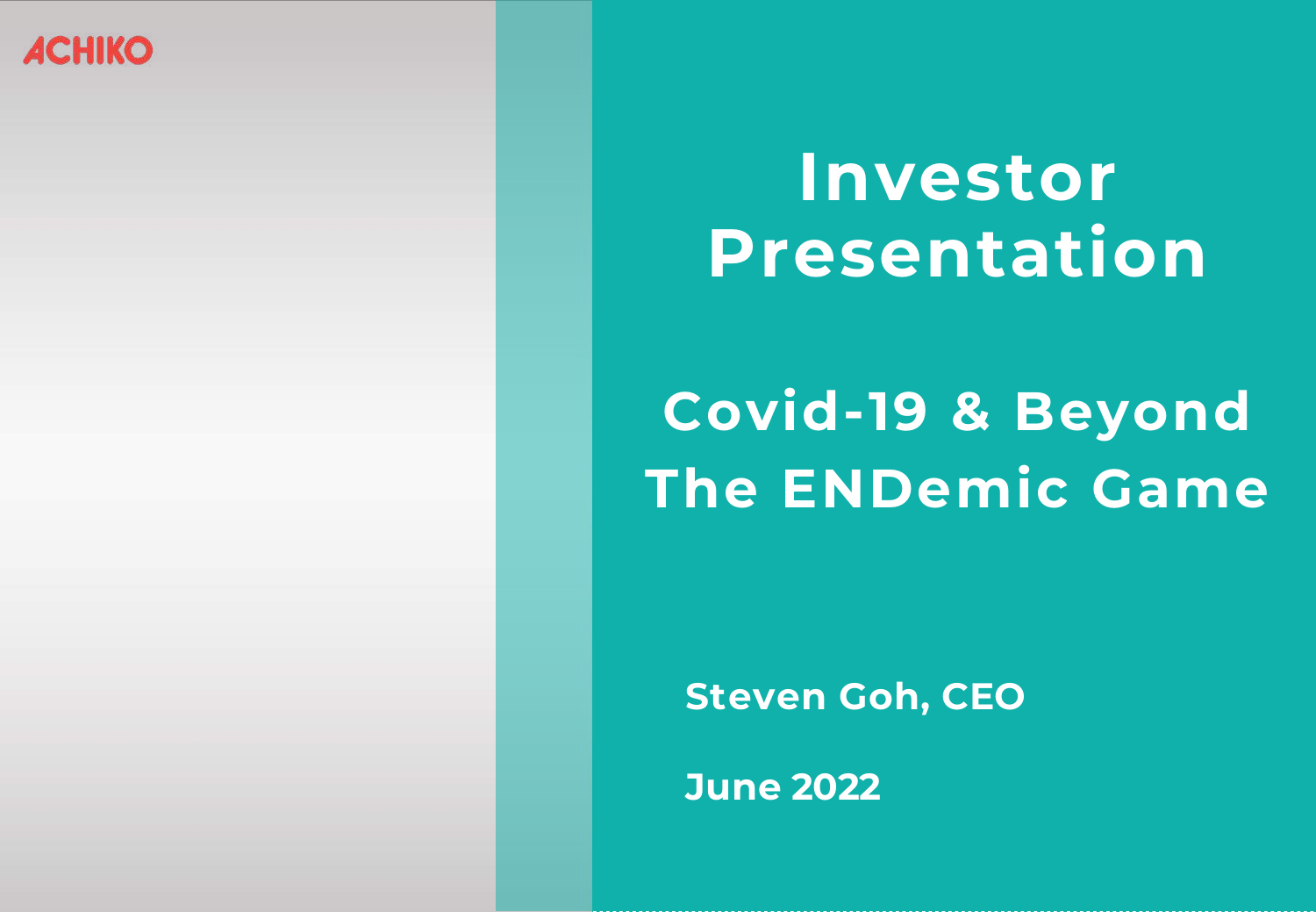## **Important Notice & Disclaimer**

This presentation has been prepared by the management of the 'Company' in connection with meetings with private and institutional investors, and not as specific advice to any particular party or person. The information is based on publicly available information, internally developed data and other sources. Where any opinion is expressed in this presentation, it is based on the assumptions and limitations mentioned herein and is an expression of present opinion only. No warranties or representations can be made as to the origin, validity, accuracy, completeness, currency or reliability of the information. The Company disclaims and excludes all liability (to the extent permitted by law) for losses, claims, damages, demands, costs and expenses of whatever nature arising in any way out of or in connection with the information, its accuracy, completeness or by reason of reliance by any person on any of it.

## **"Forward Looking Statem ents" Disclaimer**

The documents provided contain statements related to our future business and financial performance and future events or developments involving the Company that may constitute forward- looking statements. These statements may be identified by words such as "expects," "looks forward to," "anticipates," "intends," "plans," "believes," "seeks," "estimates," "will," "project" or words of similar meaning. We may also make forward-looking statements in other reports, in presentations, in material delivered to stockholders and in press releases. In addition, Company representatives may from time to time make oral forward-looking statements. Such statements are based on the current expectations and certain assumptions of the Company's management, and are, therefore, subject to certain risks and uncertainties. A variety of factors, many of which are beyond the Company's control, affect the Company's operations, performance, business strategy and results and could cause the actual results, performance or achievements of the Company to be materially different from any future results, performance or achievements that may be expressed or implied by such forward-looking statements or anticipated on the basis of historical trends. Due to rounding, numbers presented throughout this and other documents may not add up precisely to the totals provided and percentages may not precisely reflect the absolute figures. The documents provided in this presentation include supplemental financial measures that are or may be non-GAAP financial measures.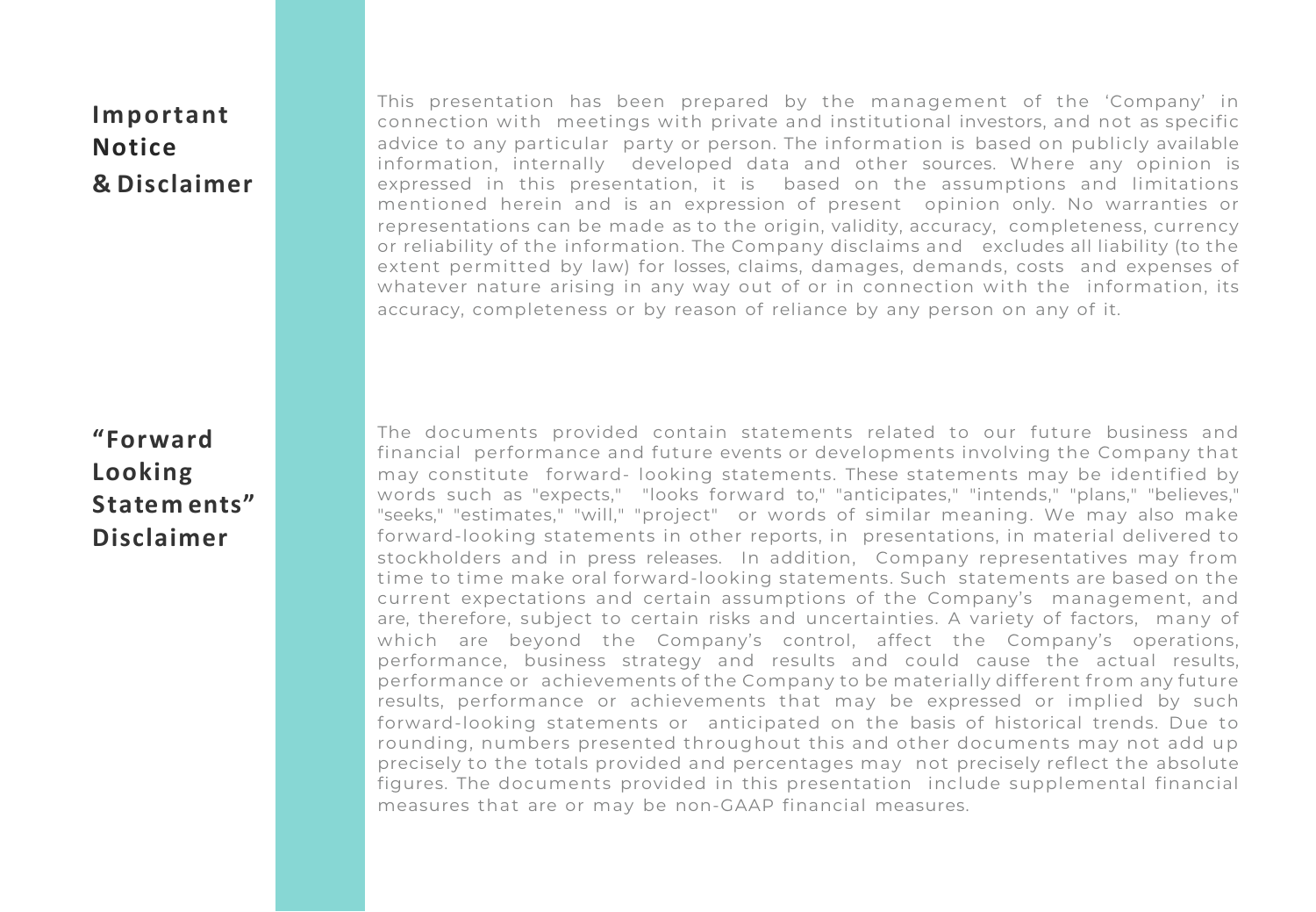

## **Corporate Data**



Listed on SIX (Swiss Stock Exchange). The Company was founded in 2018 as a roll up of various fintech and media assets in Asia. In response to the pandemic, it transformed to a diagnostics platform company that is developing disruptive diagnostic solutions that puts people first.

Currently holds exclusive commercialisation rights to AptameXTM its reliable Covid-19 rapid test with a companion app Teman Sehat™ in Indonesia. Both launched in Indonesia in mid-2021 and AptameX™ received the CE Mark for the EU in May 2022.

Major shareholders are in Asia, in particular Indonesia hence the initial commercial interests in that country.

Employees are located primarily in Indonesia, with production in Taiwan, and an international team across the globe.

#### **CODE: ACHI:SWX (SIX Swiss Exchange) ISIN: CH0522213468**



Cap Table

- 132, 653, 911 Shares
- 10,448,821 Options (ESOP)

#### Key Shareholders

- 13.7m Heracles Investment Group Limited
- 10m PT Media Nusantra Citra TBK (Indonesia)
- 10m SSUG (Swiss)
- 5.2m Neural Networks
- 3.3m Monecor (London) Limited
- 2m Lotus Healthcare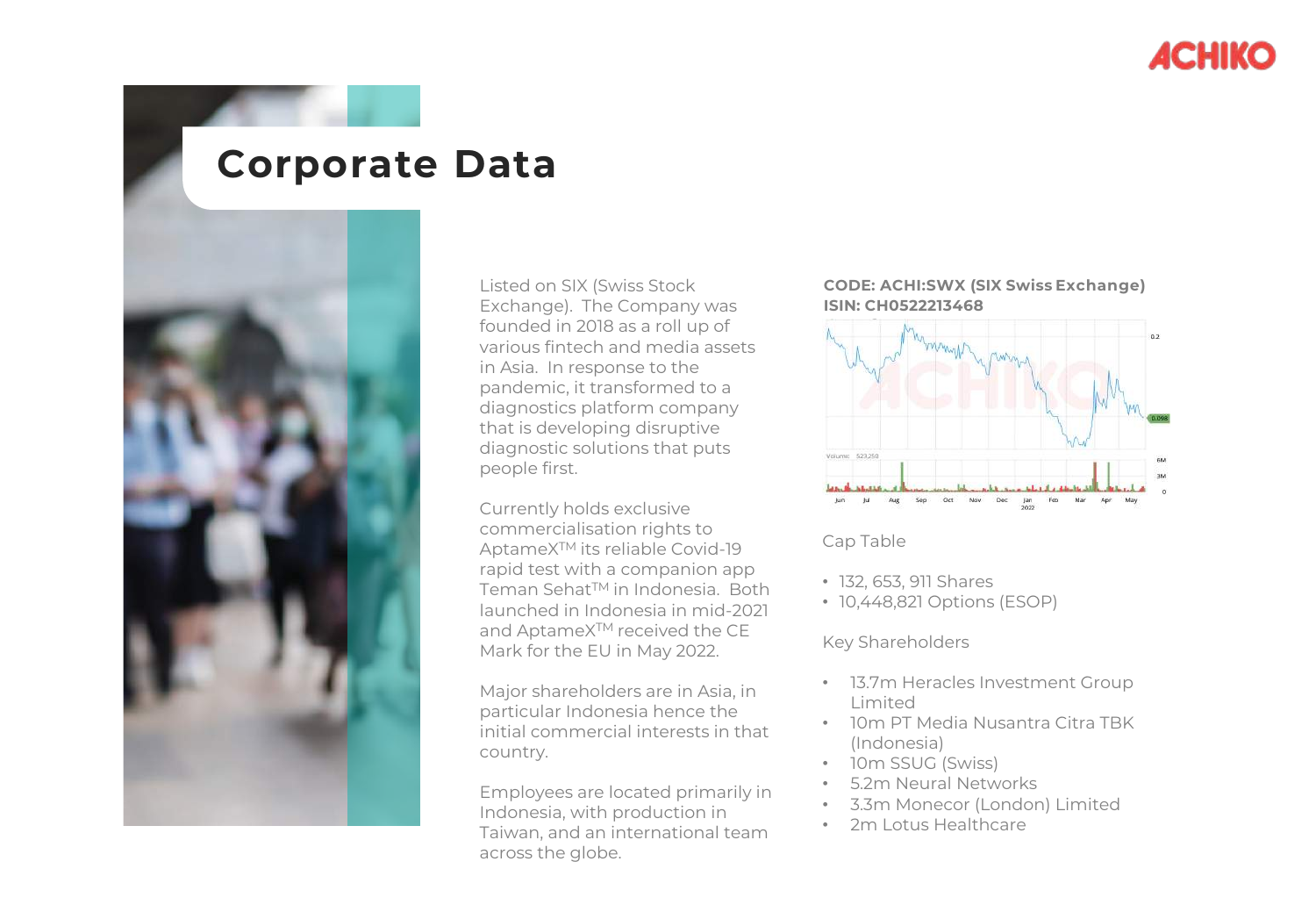**ACHIKO** 

### **Board of Directors Executive Team**



**ALLEN WU** Chairman of the Board

Serial entrepreneur across media, FinTech and investments sectors across Asia and Africa



**STEVEN GOH** Director/Chief Executive Officer

Serial Entrepreneur who Consulted to media, tech founded Australia's first online stockbroking company, managed over 120 IPOs and cofounded one of the world's first social and finance. Advised dozens of incubators and startups. Appeared in CNN, WSJ, Bloomberg, Economist and many others





Over 30 years' experience as a corporate development advisor to global companies on business transformation and strategic challenges in emerging and developed markets across healthcare, manufacturing, tech and banking and finance sectors



**ADAM O'KEEFFE** ad interim Chief Financial Officer

Over 20 years' experience within business services and taxation with leading tech and innovation companies including health science and biotech. Expertise in finance, fundraising and statutory compliance with global clients.



**DR MICHAEL EDEL** Inventor, AptameX

Co-founder and director of Regenacellx, specialising in Regenerative Medicine. Developing a DNA aptamerbased technology in response to Covid-19. Served as visiting academic at Harvard (2000) and Oxford (2018-19).

**Advisory Board**

networks



#### **CAROL AEBI**

Experienced in in technology consulting and financial industries across international organisations including AdNovum Informatik AG, UBS AG, Zurich Financial Services and Novartis



#### **DEREK BRANDT**

Over 25 years' medical and in-vitro diagnostics experience. Worked with international organisations (Roche, Gerresheimer) as well as small to mid size businesses in the technology and medical device industry



**GLENN CROSS**

A 40-year global life sciences veteran and former CEO/COO of Ausbiotech for 13 years. Consults and advises throughout the biotech sector on the commercialisation of science, including business development and capital



#### **CHARLES PAN**

Over 25 years' experience in investment M&A, strategic partnership, startup management and ecosystem development for East Asia and Silicon Valley. Currently Chief Investment Officer for Eastern Media Group and strategic advisor to Sigknow Biomedical, both in Taiwan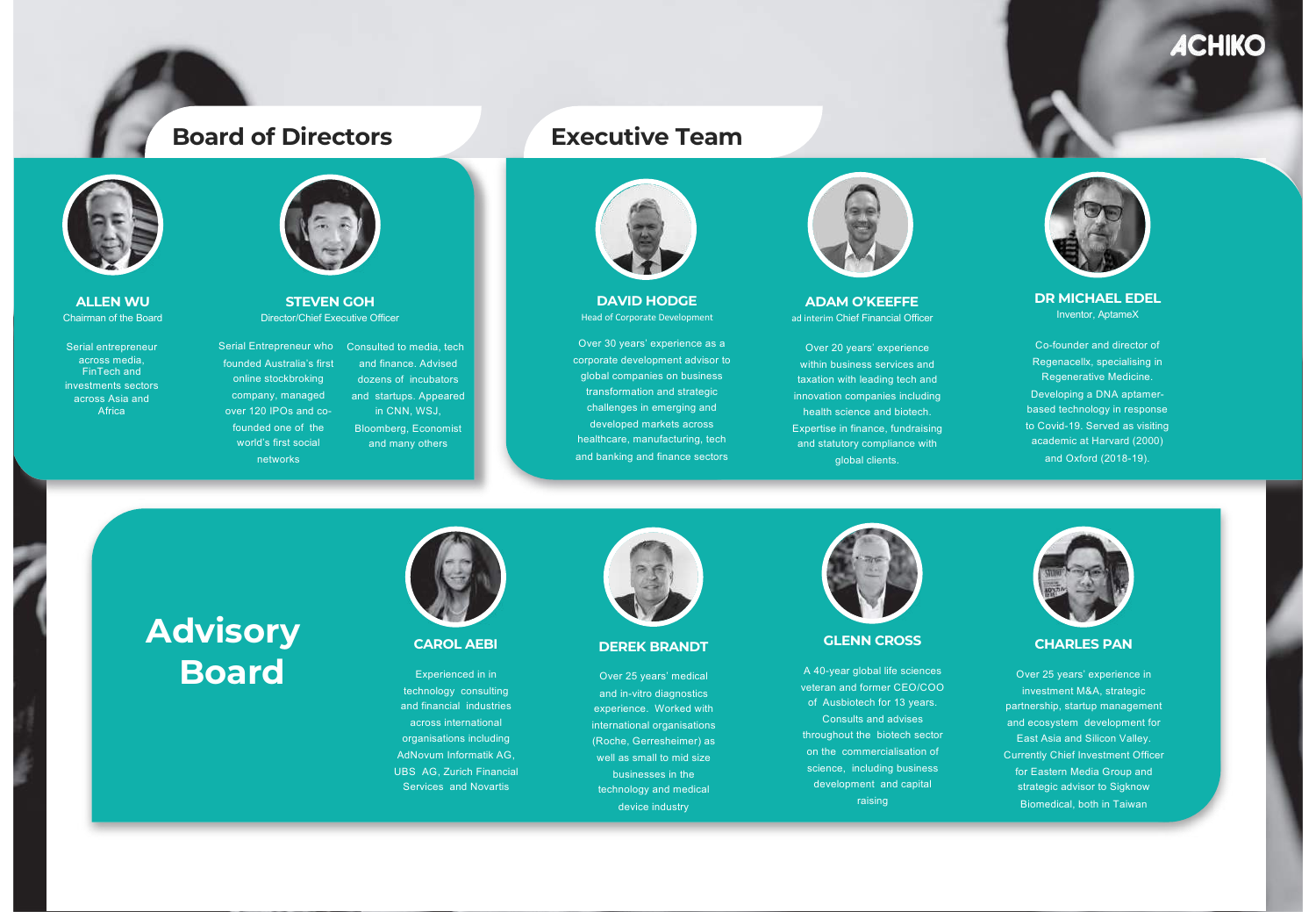





AIDS patient Deotis McMather, shown asleep in bed at San Francisco Generals AIDS ward, circa 1983. After being diagnosed with AIDS, he returned to his apartment where all of his belongings had been thrown out onto the street. Steve Ringman/San Francisco Chronicle/Getty Images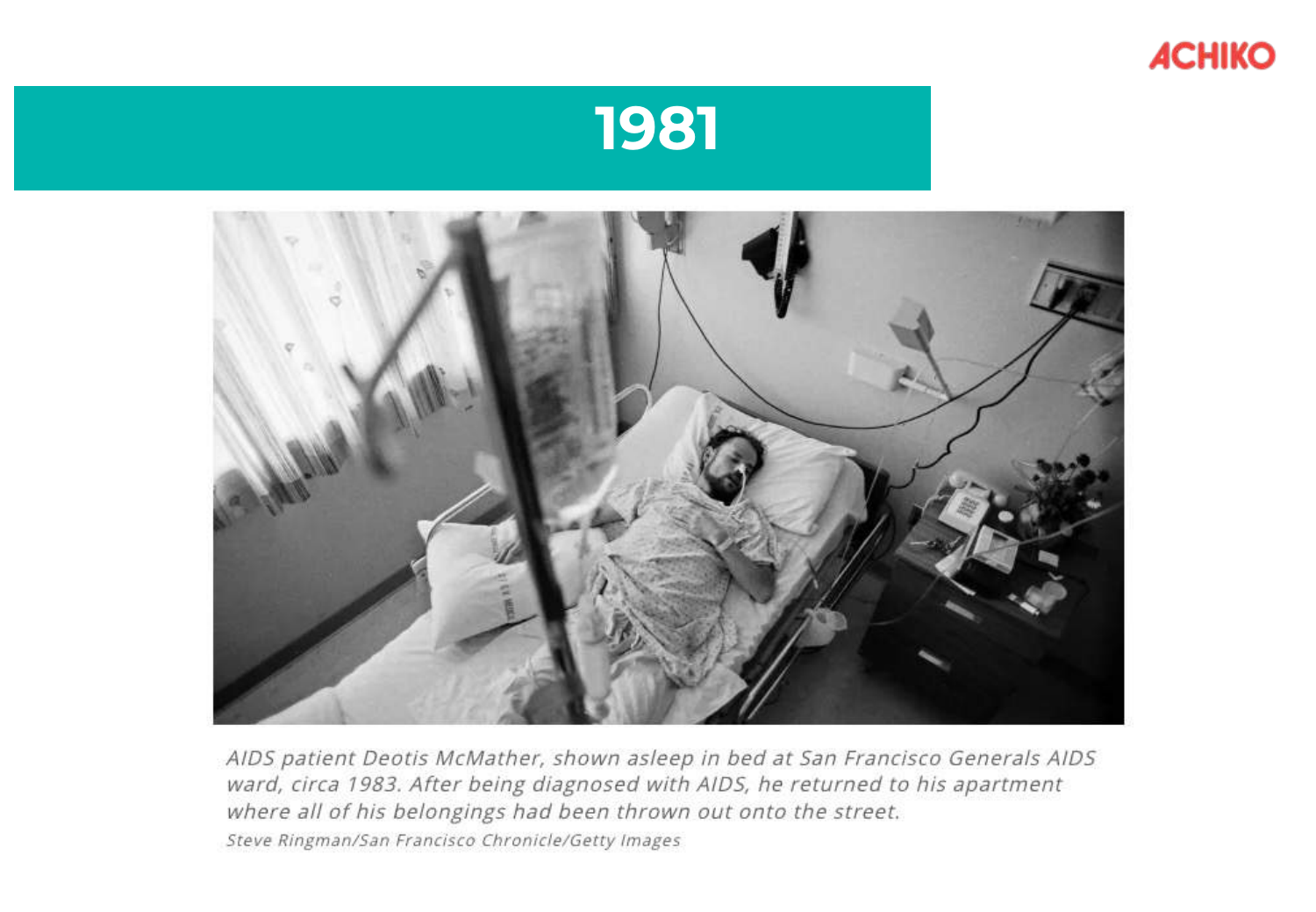

# **2 years ...**

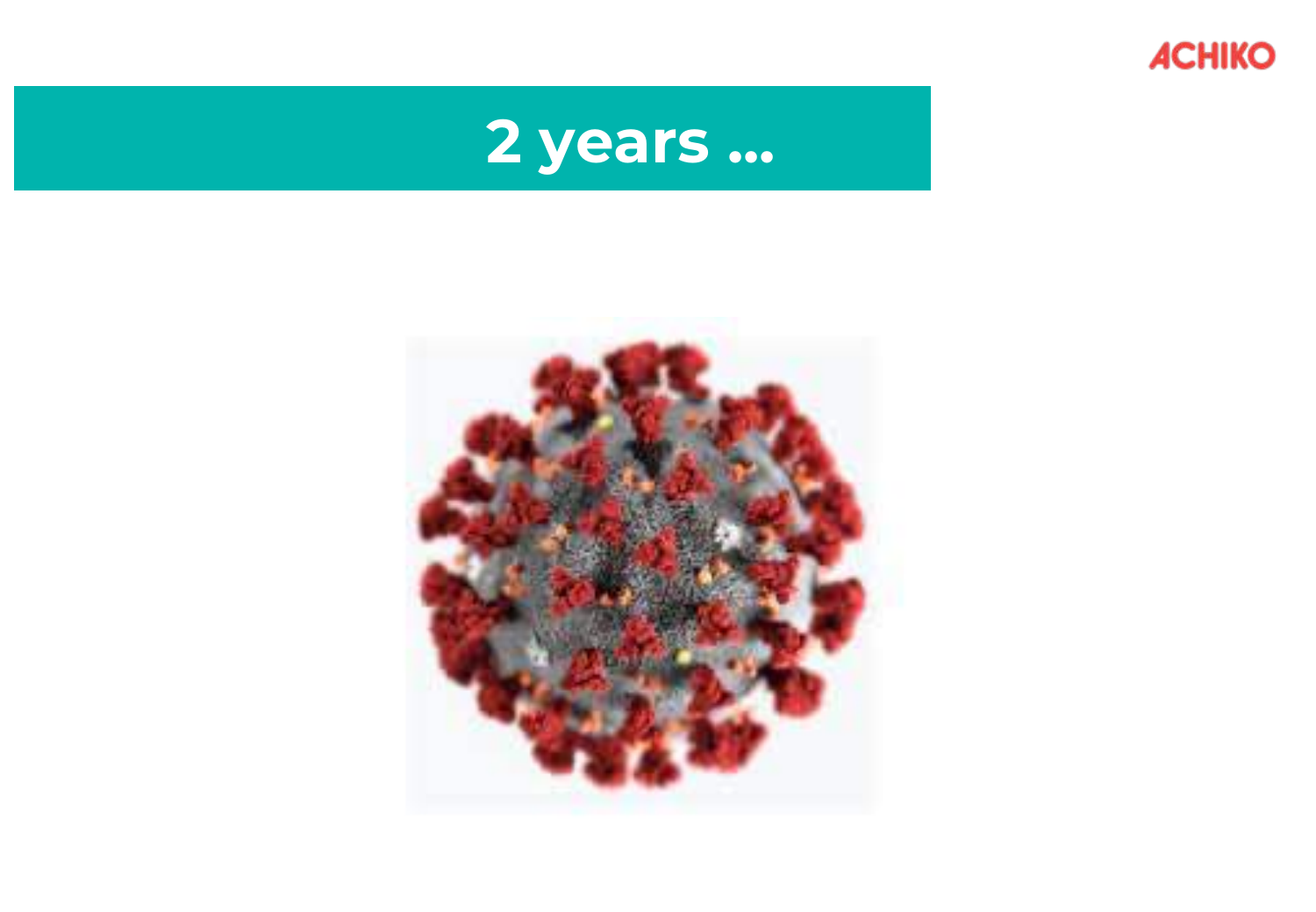

• https:/[/www.ncbi.nlm.nih.gov/pmc/articles/PMC2291729/ N](http://www.ncbi.nlm.nih.gov/pmc/articles/PMC2291729/)ucleic Acid Aptamers for Target Validation and Therapeutic Applications • https:/[/www.bmj.com/content/bmj/370/bmj.m2516.full.pdf](http://www.bmj.com/content/bmj/370/bmj.m2516.full.pdf) Diagnostic accuracy of serological tests for covid-19:systematic review and meta-analysis

## **PANDEMIC**

- Emergency Testing (RAT / PCR)
- Test and Trace (ie Checkins)
- Lockdowns
- Ouarantines
- Social Distancing

## **ENDEMIC**

- Practical Testing (RAT / New)
- Test and Treat (Therapeutics)
- **Regular Vaccination**
- Healthcare Capacity Management
- Social Distancing
- Ready for the next wave

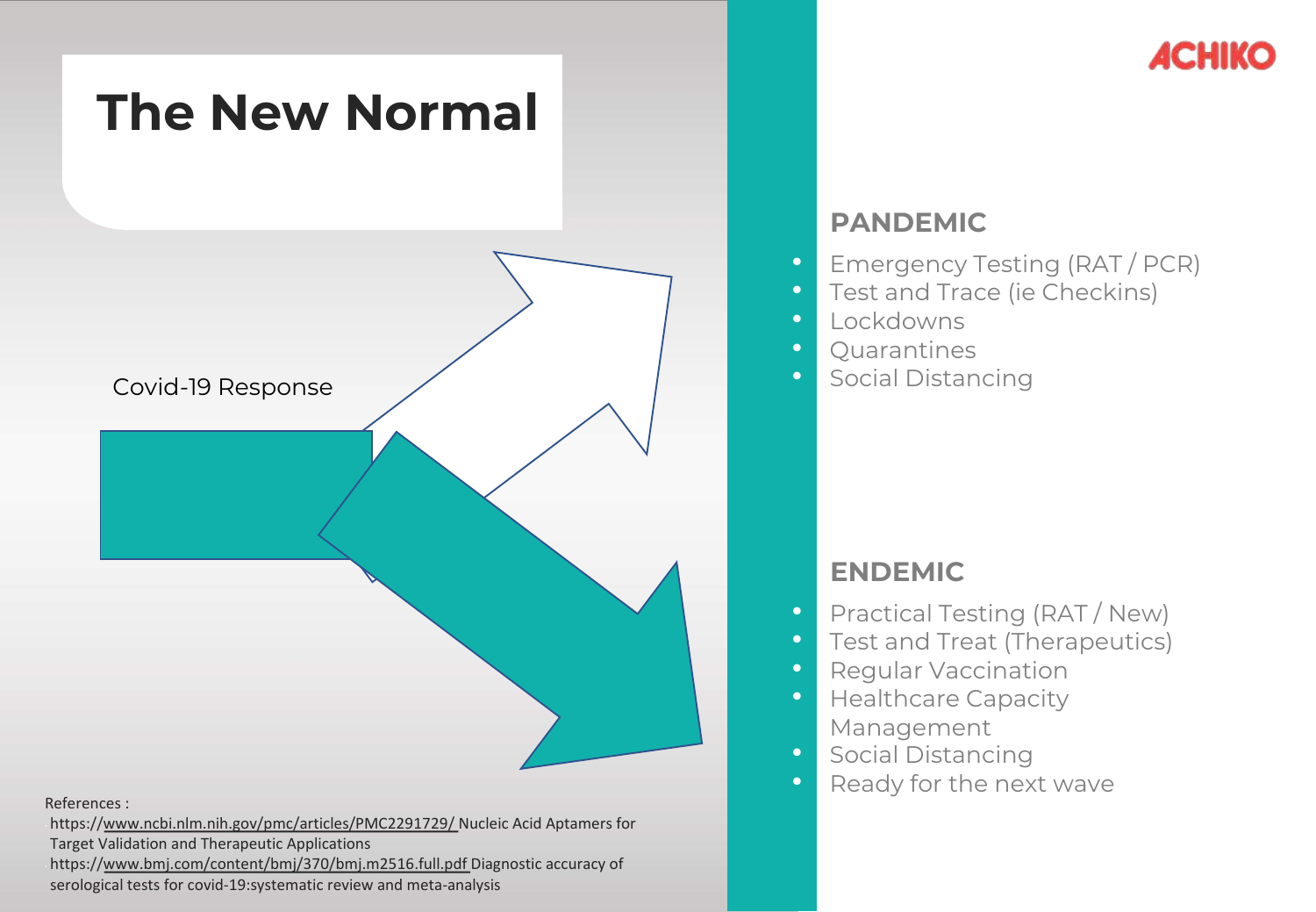

# **Vaccines Wane…**

Immunity through exposure to wild type Covid-19…



## Immunity through vaccination…



Source: https://www.thelancet.com/article/S0140-6736(21)00183-5/fulltext Source: https://www.science.org/doi/10.1126/science.abm0620

In spite of long run seralogical evidence for immunity, effective sufficient immunity through exposure or vaccination appears to last 6-8 months before requiring a fresh exposure (e.g. through vaccination).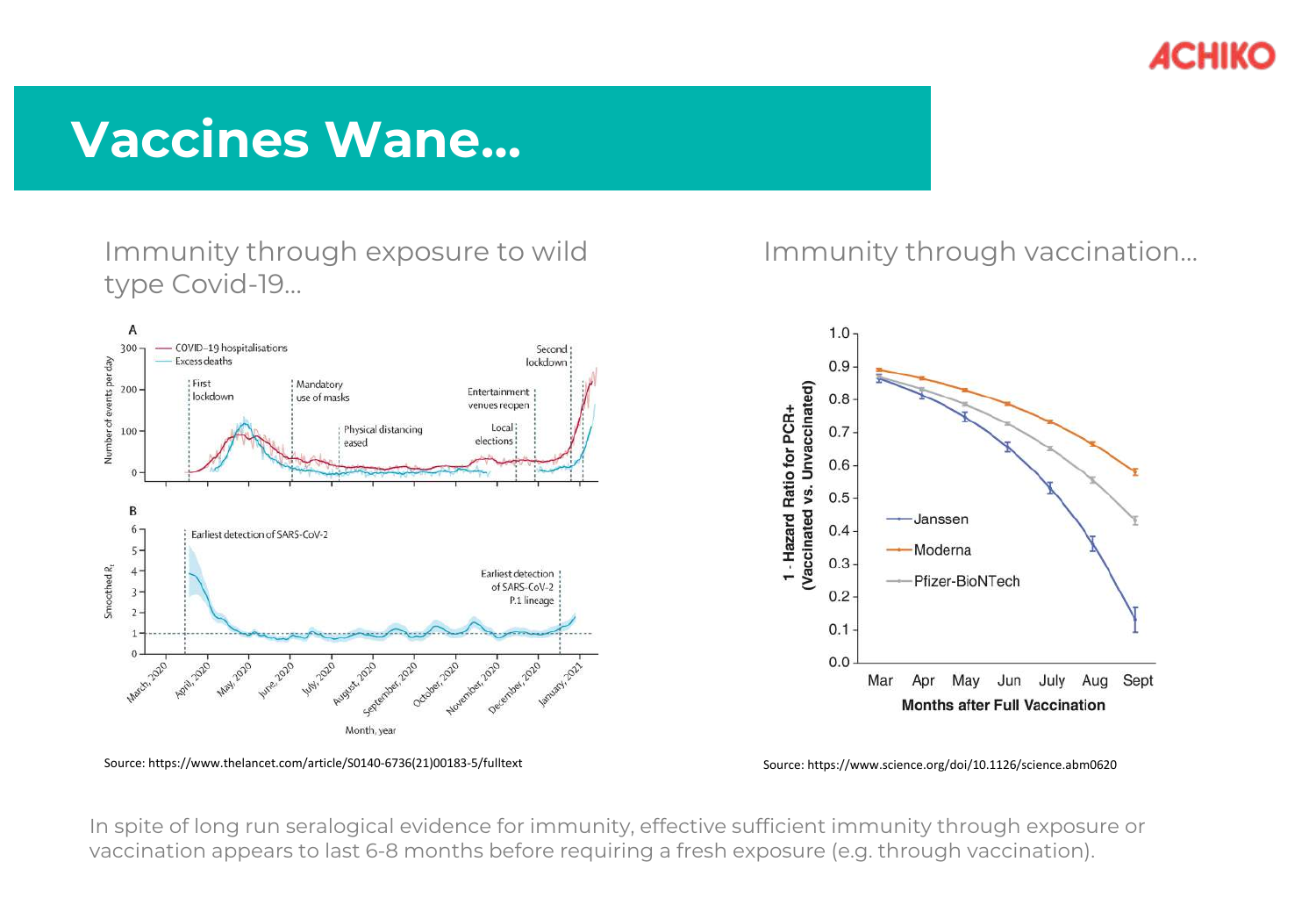

# **Testing is broken …**



Accurate but .. Invasive, Expensive, Slow

PCR Rapid Antigen



Faster and cheaper, but many are not sensitive to the new variants (e.g. Omicron)

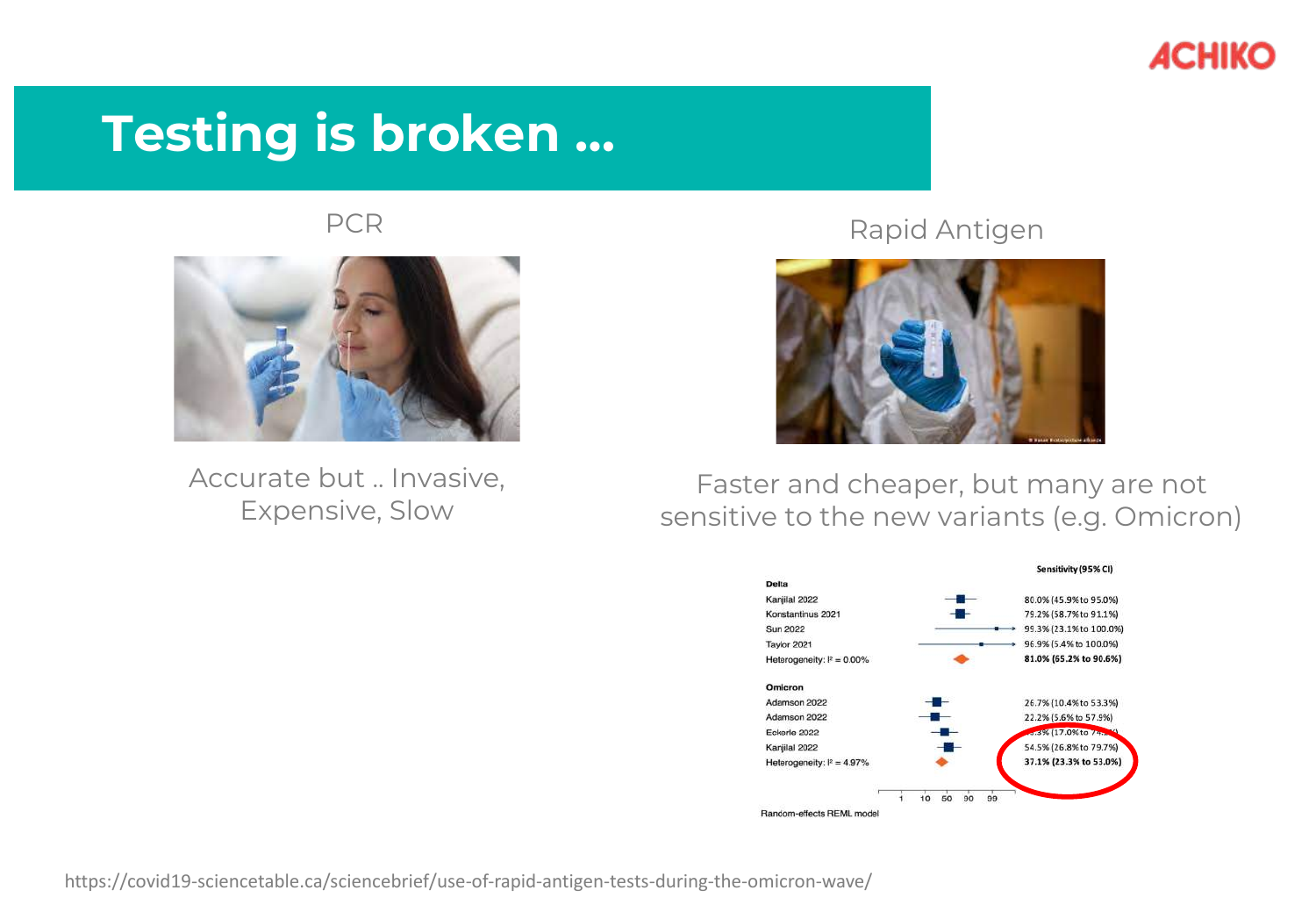

# **Achiko has a unique test…**





- **Friendly**: Minty mouthwash and spit into a tube.
- **Accurate**: Differentiated chemistry means we can detect low viral loads and new variants.
- **Fast**: With the reader, results in under 15 minutes.
- **Affordable:** cost of a cup of coffee at Starbucks (under CHF8).
- **Scalable:** Approved with a CE Mark and Indonesia MoH.
- **Wide Ranging:** In development for a range of other pathogens.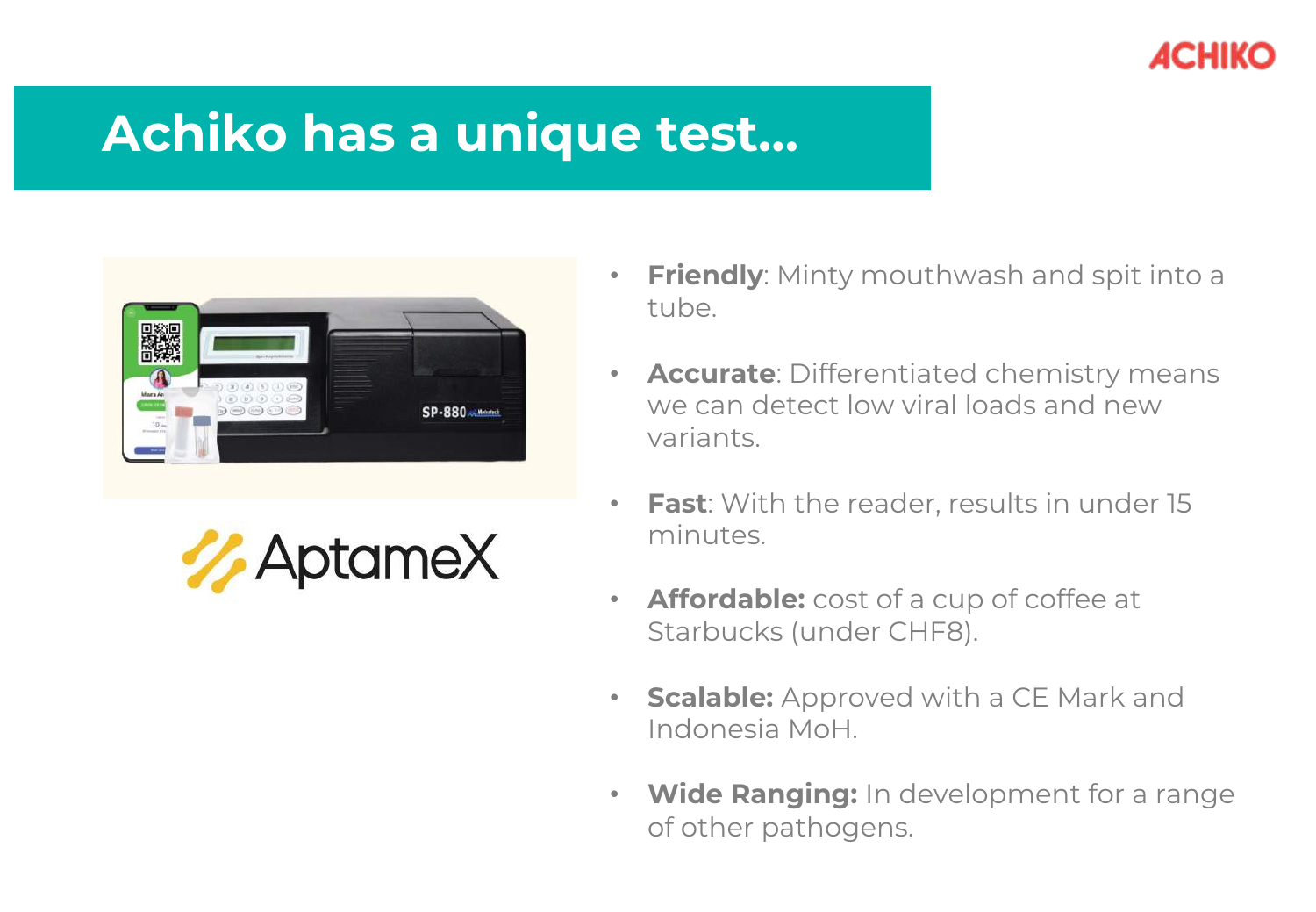

## **Why DNA Aptamers?**

Why DNA Aptamers?

**Aptamers** are single-stranded DNA or RNA oligonucleotides that bind to specific targets via shape recognition, with high affinity and specificity. They are synthetic, can be produced cheaply and in scale.

### **Compared to an Antigen / Enzyme**

The use of an aptamer has many advantages over the use of an antibody, including an equal or superior affinity and specificity to the target, a smaller size, easier modification and immobilisation, better stability, higher reproducibility and lower costs<sup>1</sup>

#### **Future**

Material advantages in aptamers allow for new testing formats that degradable, more clumsy and less precise antigenic approaches may yield. Formats include electronic biosensors, microfluidics and other formats.

**Summary:** AptameX represents the first massive scale use of DNA aptamers versus classical antigenic approaches to rapid tests and is positioned for greater success as the platform allows for new testing formats at scale.

<sup>1</sup> "Aptamers and Their Biological Applications", Song, Lee and Ban, 2012<https://www.ncbi.nlm.nih.gov/pmc/articles/PMC3279232/>

<sup>2</sup> "Application of Aptamers in Virus Detection and Antiviral Therapy", Zou, Wu, Gu, Shen and Mao, 2019. https://www.frontiersin.org/articles/10.3389/fmicb.2019.01462/full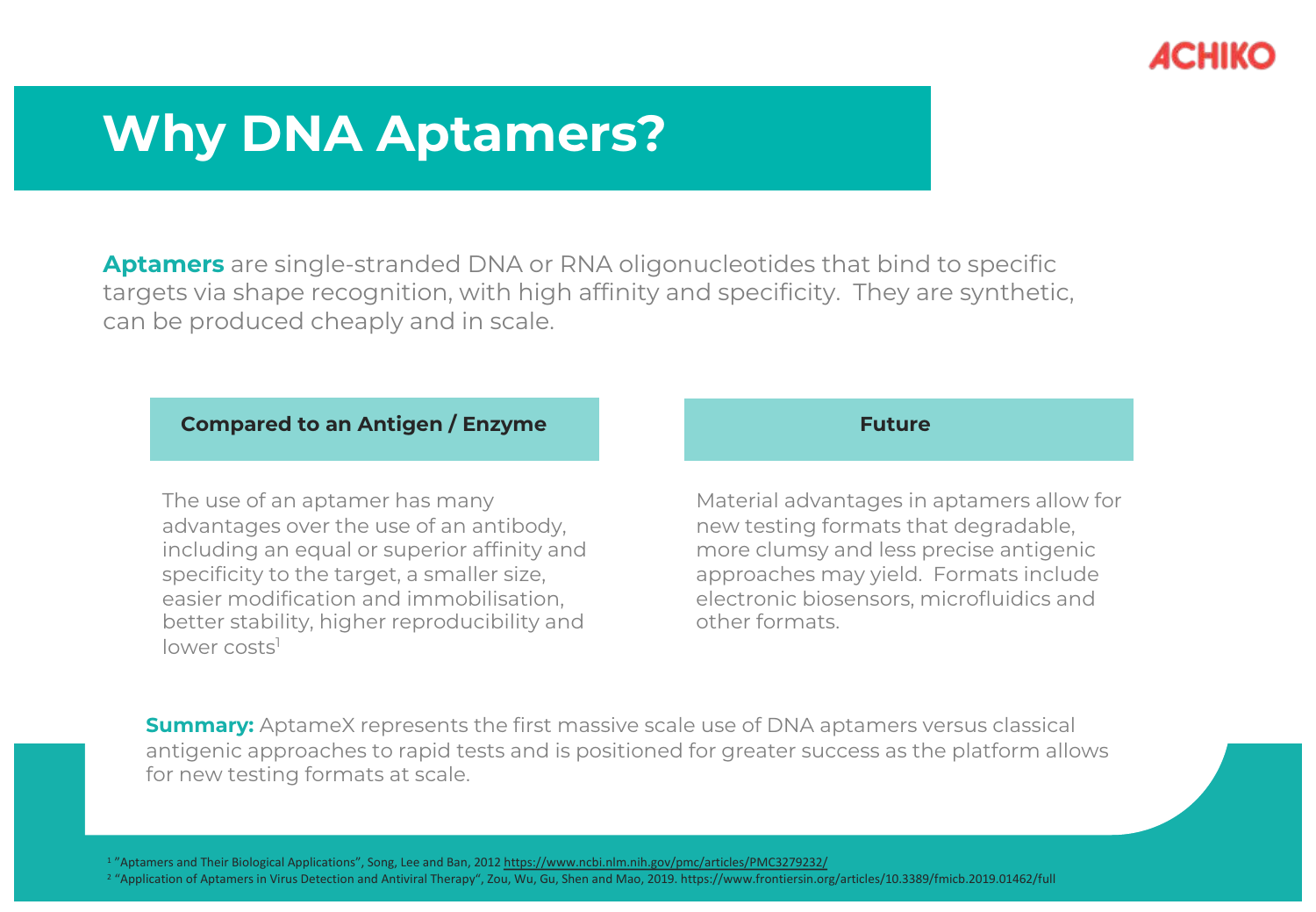

# **Chemistry**





/www.bmi.com/content/bmi/370/bmi.m2516.full.pdf Diagnostic accuracy of sero eview and meta-analysis

DNA aptamers are conjugated to gold nanoparticles

Upon binding between the S1 virus protein and the aptamer, gold nanoparticles are released

When gold nanoparticles are released, they aggregate causing a color change in the solution

Colorimetric assay: reader detects the color change

Software developed to analyse color change (shift in spectra) and designates positive or negative

results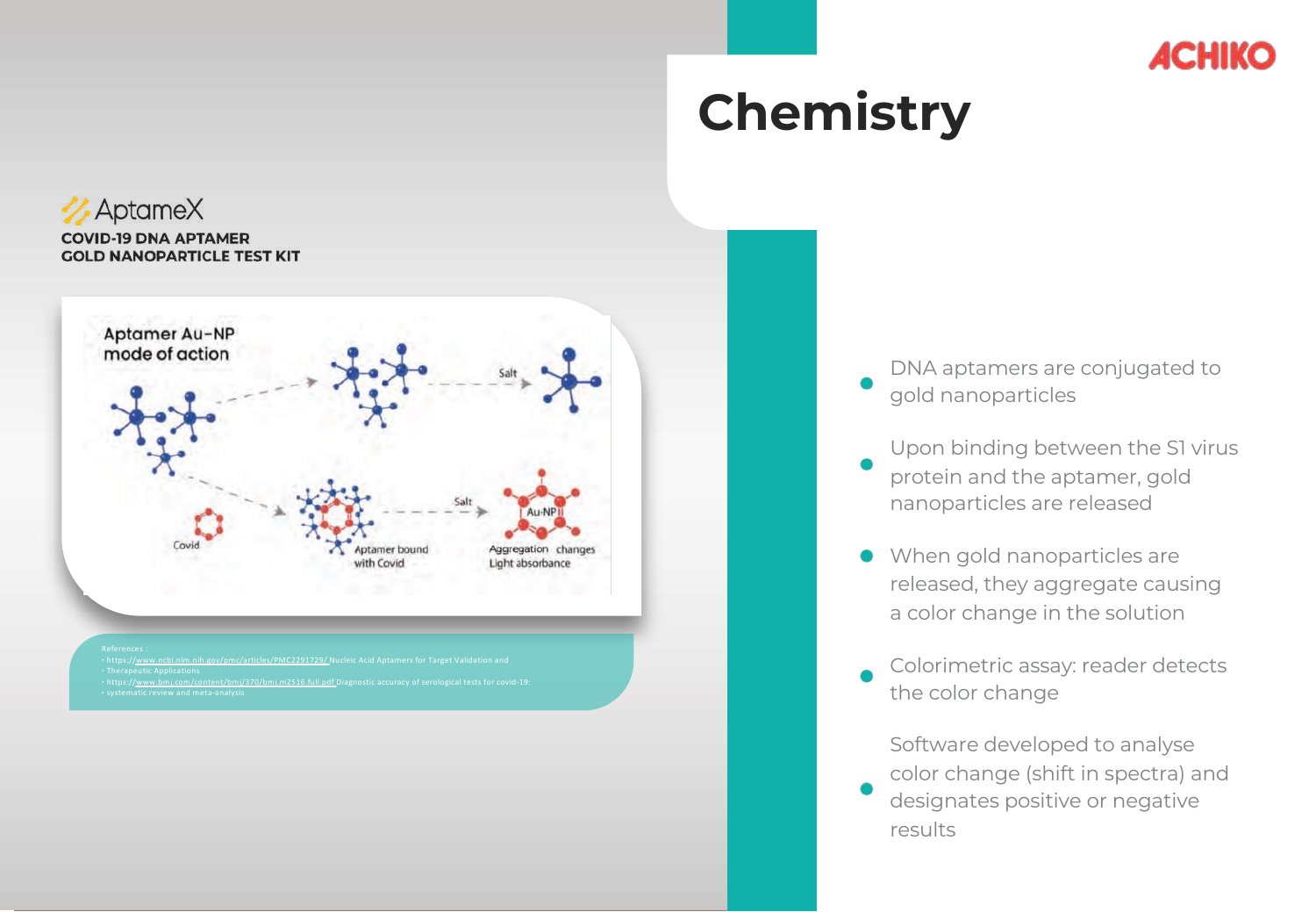

# **That outperforms other tests…**

Covid-19 testing is typically performed using a Nasal Swab and falls into either a PCR test (highly accurate), or a Rapid Test (typically Antibody / Enzyme based). Covid-19 has typically been spreading at lower viral loads (˜28.3 for original wild type to over 30 for Omicron), raising the issue of sensitivity of a test being crucial.

|                | <b>Panbio</b><br>Abbott | <b>Respi-Strip</b><br><b>Coris Bioconcept</b> | <b>Nadal</b><br><b>Nal von Minden</b> | <b>Standard Q</b><br><b>SD Biosensor</b> | <b>AptameX</b><br>Achiko* |
|----------------|-------------------------|-----------------------------------------------|---------------------------------------|------------------------------------------|---------------------------|
| Low Ct         | 15.30: 100%             | 16.70: 77.8%                                  | 16.27: 100%                           | 16.70: 100%                              | 17.6: 100%                |
| <b>Mid Ct</b>  | 22.85:83.3%             | 24.07.6.6%                                    | 23.77.16.7%                           | 24.07: 75.0%                             |                           |
| <b>High Ct</b> | 31.43: 11.1%            | 31.82.0%                                      | 31.50:0%                              | 31.83:0%                                 | 30.5: 100%                |
| <b>Overall</b> | 23.33.68.6%             | 24.39: 22.9%                                  | 23.61: 34.4%                          | 24.39:60.0%                              | 28/29:100%                |

**Performance characteristics of the rapid antigen detection kits for the presence of SARS-CoV-2 virus in respiratory specimens**

**REF1:** "Evaluation of rapid antigen detection kit from the WHO Emergency Use List for detecting SARS-CoV-2" by Gannon C. K. Mak, et al. Journal of Clinical Virology, Vol 134, Jan 2021, 104712

**REF2:** "Analytical sensitivity and clinical sensitivity of the three detection kits for detection of SARS-CoV-2 virus", Gannon C. K. Mak et al., Journal of Clinical Virology, Vol 133, Dec 2020, 104684

\* Specimen type: nasopharyngeal aspirate & throat Swab | CT value: Sensitivity (%)

\*\* Performed in preproduction materials at the end of December 2021,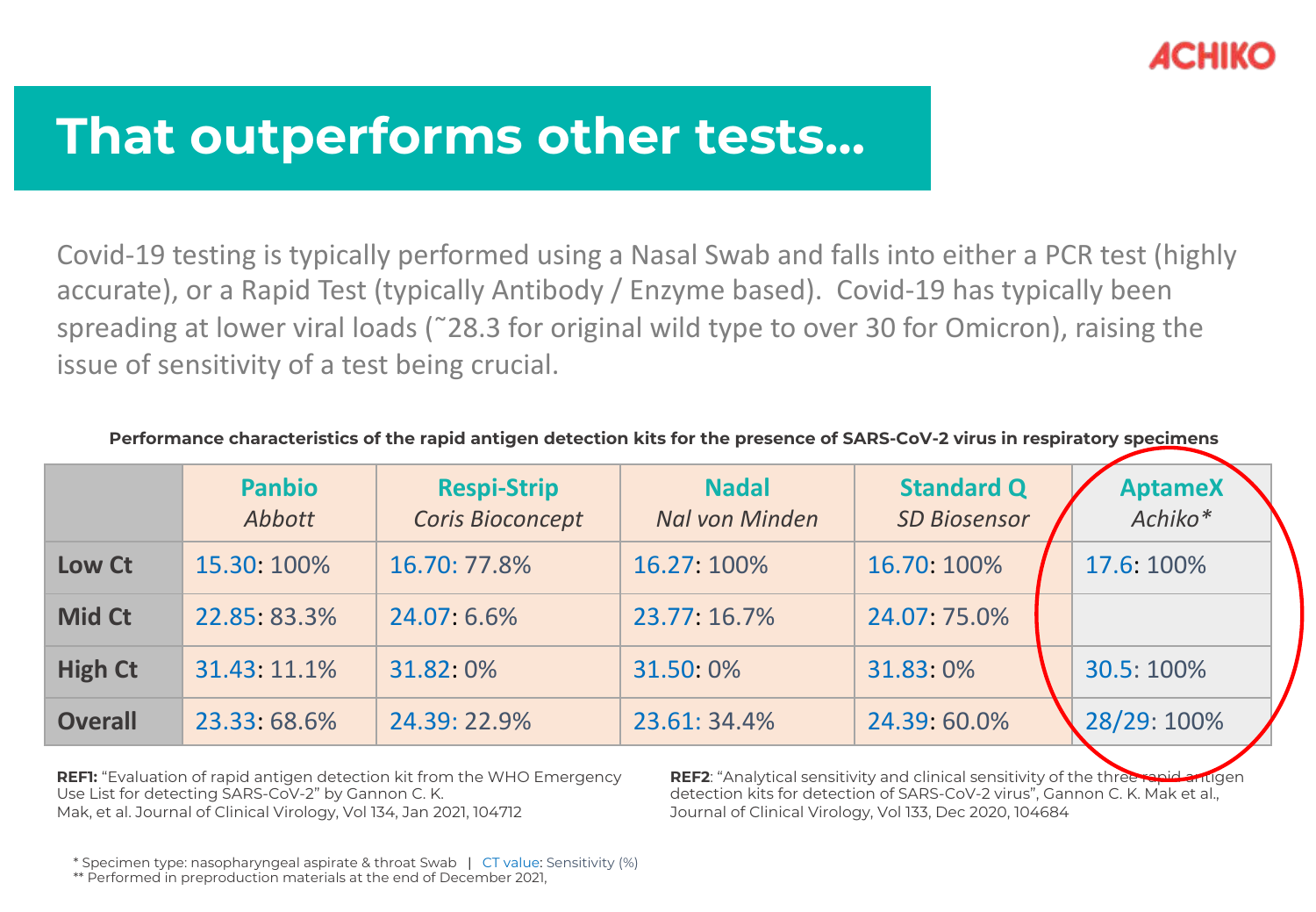

## **Initial Commercialisation Pathway**

### **Lab work in Spain, Taiwan and Indonesia**

• Validates AptameX ability to detect Covid-19 at low viral loads and new variants

### **Sales & Marketing Agreement with Nahdlatul Ulama**

- World's largest Islamic association in Indonesia with 90 million registered members
- Operates over 6,000 schools & universities and several hundred hospitals and clinics

### **Expanded collaboration with PT Indopharma TBK (Production Partner)**

- Indonesia's oldest medical devices company with national reach
- Organising production of initial 1mn test kits to meet demand, increasing to 5mn per month within 6 months and 10mn per month within 12 months
- Includes aptamer-based diagnostics for dengue and other diseases

### **Achieved CE Mark**

- Ability to market and sell AptameX to 27 EU countries
- Accelerates entry to other markets that requires a CE mark as one of the preconditions of commercial participation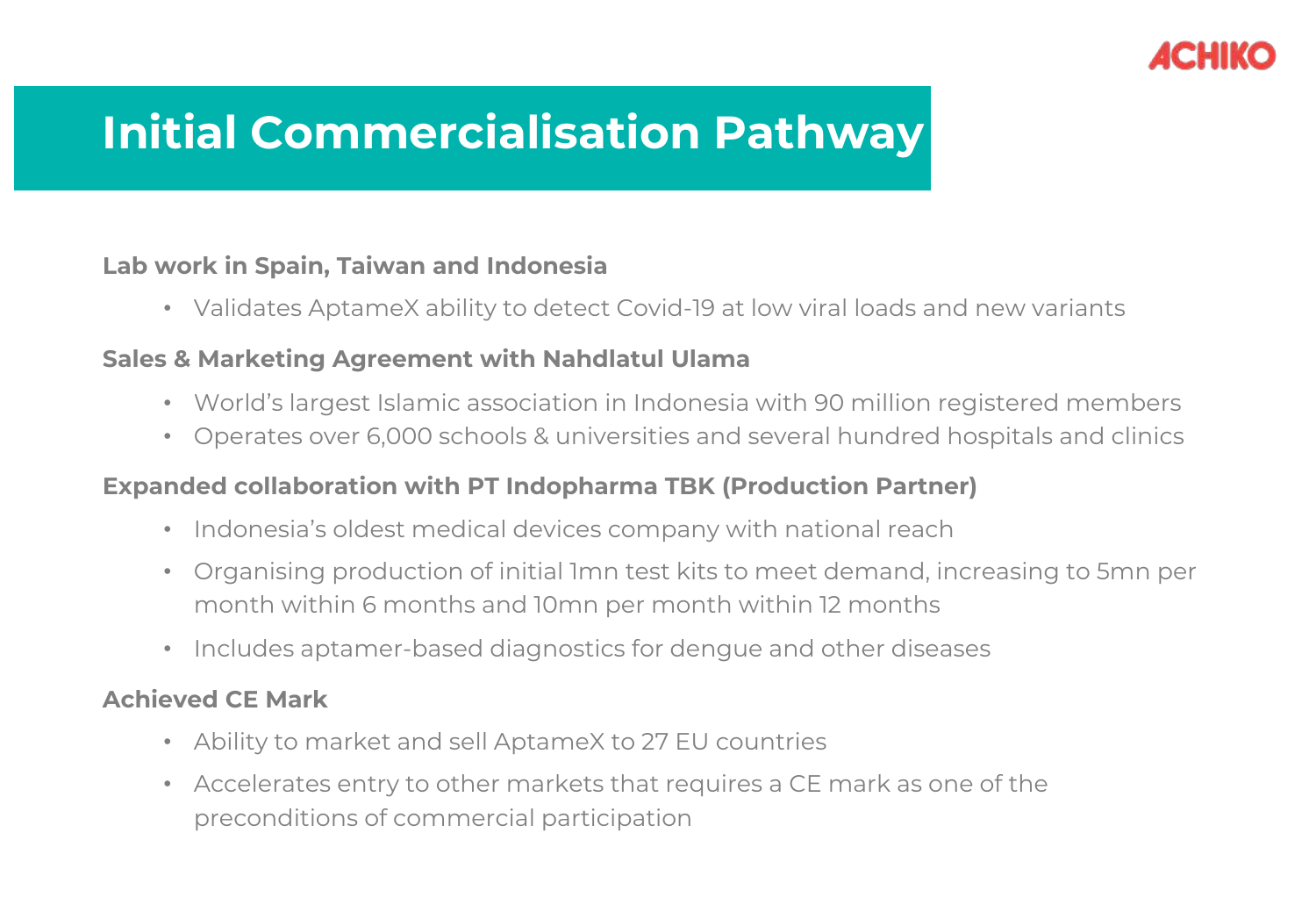

# **Delivering Testing in Indonesia**



services to the public, through B2B channels, and working also with Nahdlatul Ulama, the world's largest Islamic association with over 90mn registered members in Indonesia.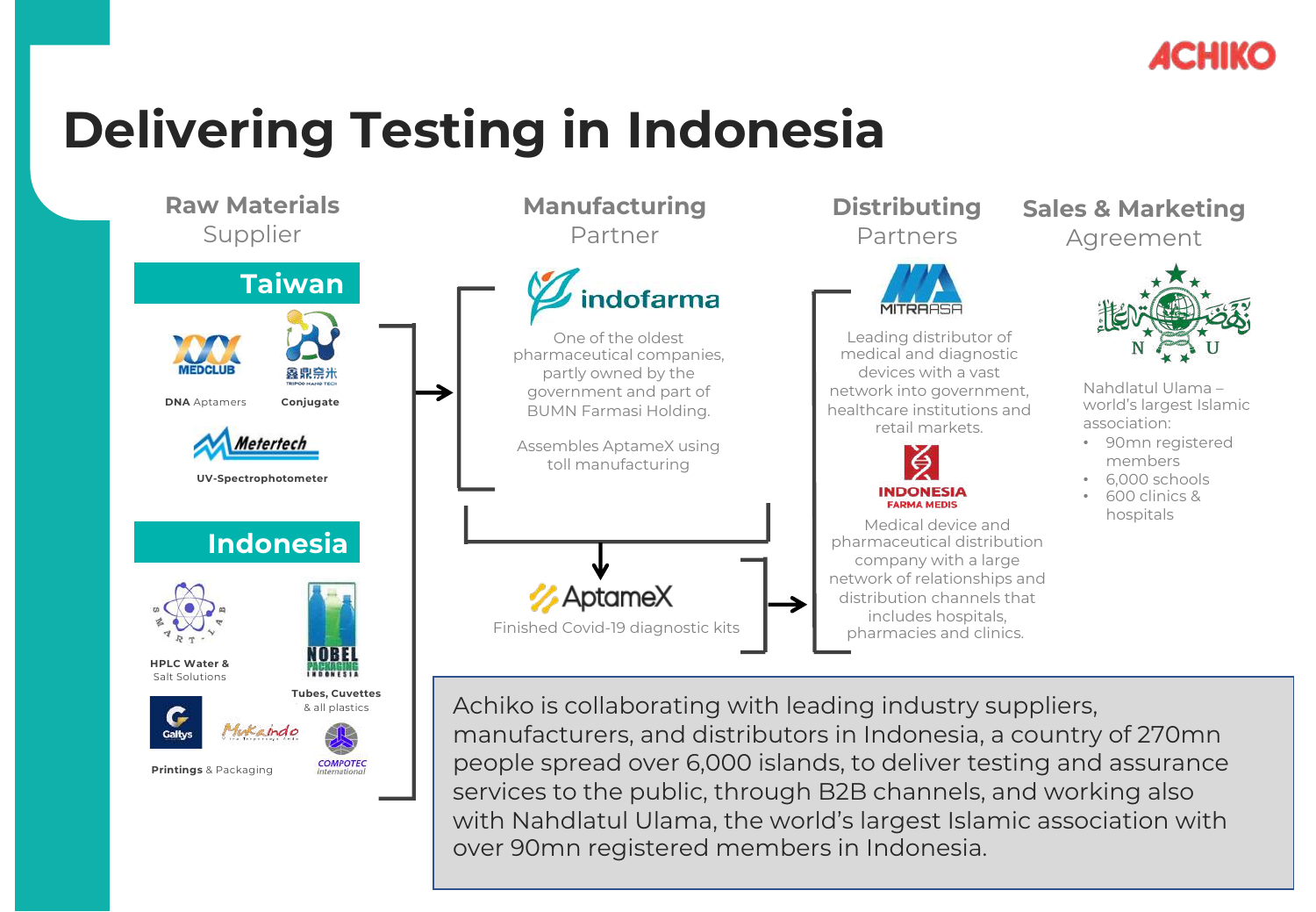

# **Indicative Test Economics**

### **AptameX Indonesia Indicative Economics (USD)**

|                            | Per Test | <b>Tests Per Mth</b> |       |
|----------------------------|----------|----------------------|-------|
|                            |          | 5Mn                  | 10Mn  |
| Net Sales *                | 2.70     | 13.50                | 27.00 |
| Material Cost              | 0.25     | 1.25                 | 2.50  |
| <b>Operating Cost</b>      | 0.50     | 2.50                 | 5.00  |
| <b>Distribution Cost</b>   | 0.81     | 4.05                 | 8.10  |
| <b>Total Costs</b>         | 1.56     | 7.80                 | 15.60 |
|                            |          |                      |       |
| <b>Operating Profit **</b> | 1.14     | 5.70                 | 11.40 |

*\* Net of Tax*

*\*\* Excludes Royalty*

Initial Selling Price ~ USD 3.40 per Test

Scaling up production after 6 Months, expected to reduce to USD 3.00 or less

Per Test economics based on Selling Price of USD 3.00 (before tax)

Indicative material costs ~ USD 0.50, reducing to USD 0.25 or lower

Indicative Operating Cost ~ USD 1.00 reducing to USD 0.50 or lower with

higher volumes

Distribution Costs ~ 30% of Net Sales

AptameX target monthly sales of ~ USD

13.50mn after 6 months doubling to USD 27mn after 12 months \*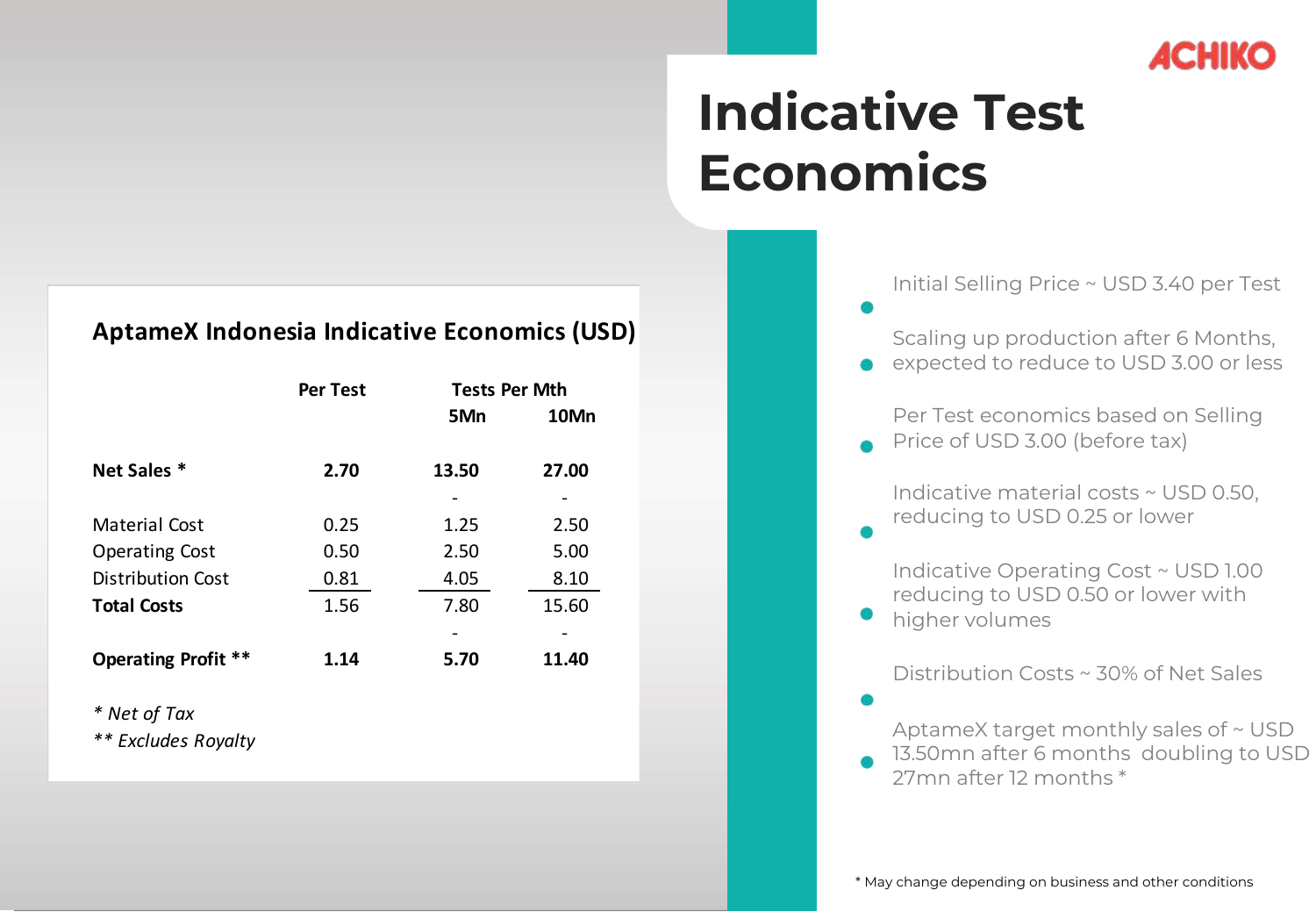

# **AptameX Product Strategy**

**AptameX** is a breakthrough Covid-19 Rapid test that offers an easy to use, low cost, and heightened sensitivity (through the use of DNA Aptamers and not Antigens), as a Platform working with Teman Sehat (Health Buddy).

- **Step 1:** Launch AptameX (a breakthrough Covid-19 Rapid Test) with Teman Sehat in Indonesia.
- **Step 2:** Replicate to other geographies through a CE Mark, and localization, and open up Teman Sehat to other Telehealth Platforms.
- **Step 3:** Introduce other diagnostics into the channel won with Aptamex / Teman Sehat(e.g Dengue, others)

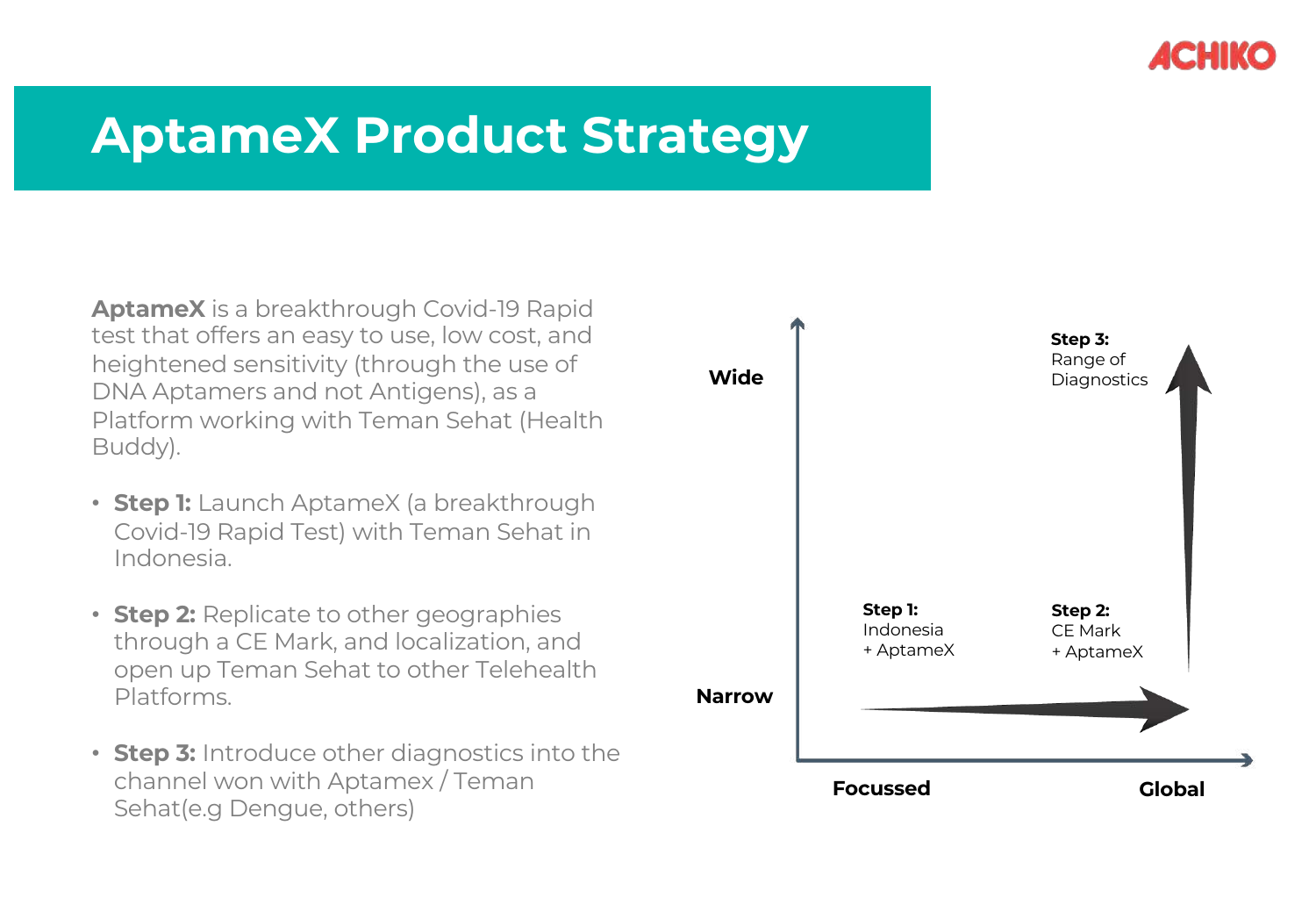

# **The Way Forward ….**

- Capitalise company
- Move to profitability in 2H 2022
- Broaden product profile
- Update Board and Management to align shareholders, company with opportunity